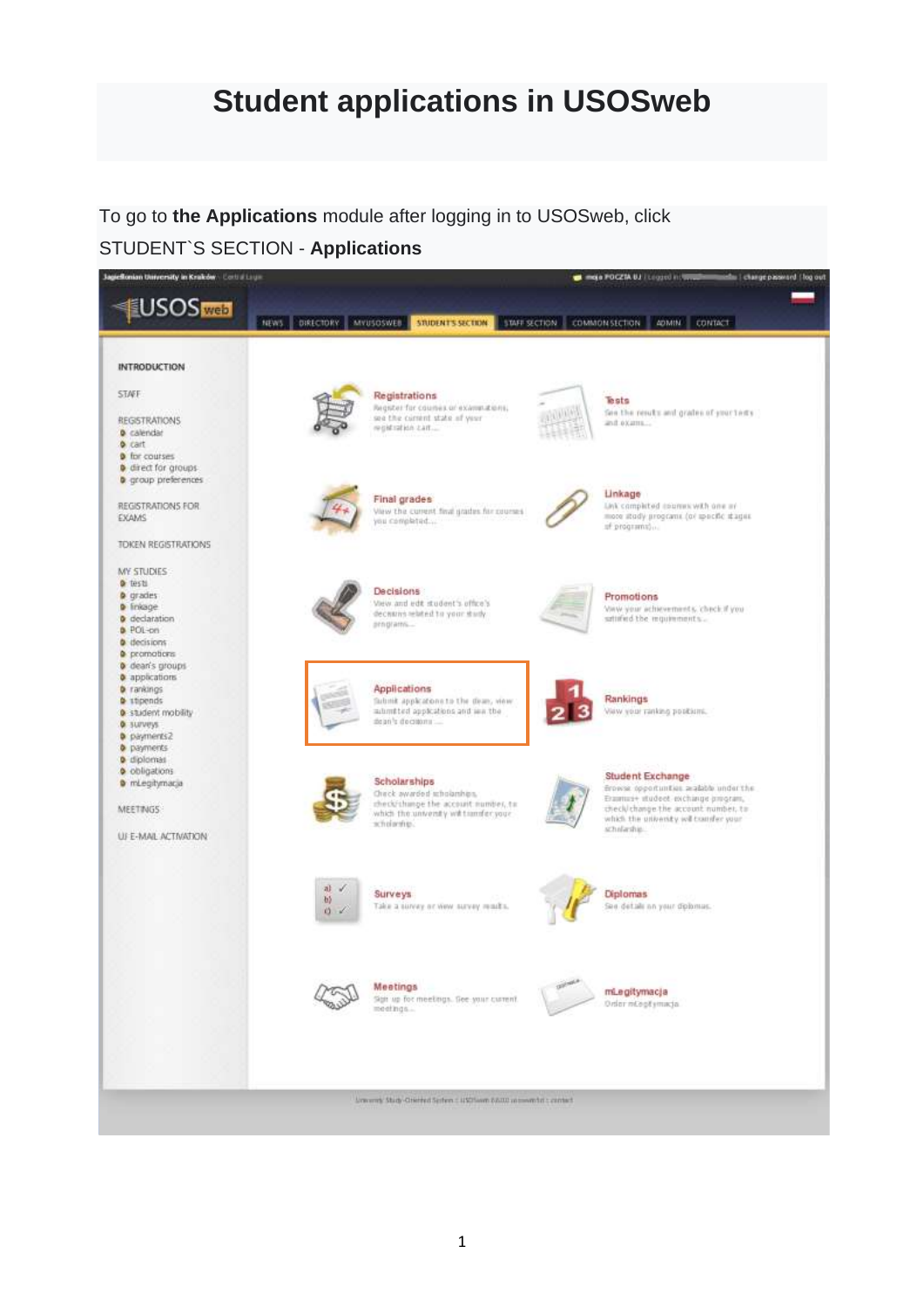### To apply click **submit a new application**

## **Applications**



#### List of submitted applications

| SHOW OPTIONS<br>Items $12$ of 2                                                                               |                                                                 |                           |                         |                       |  |
|---------------------------------------------------------------------------------------------------------------|-----------------------------------------------------------------|---------------------------|-------------------------|-----------------------|--|
| Study program and stage                                                                                       | <b>Subject</b>                                                  | <b>Submission</b><br>date | <b>Decision</b><br>date | Options               |  |
| Electronic Information Processing<br>First year, Electronic Information<br>Processing/2020/2021 academic year | Application for transfer and<br>acknowledgement of ects credits | 2021-02-09 21:35:11       | no reply                | details               |  |
| Electronic Information Processing<br>First year, Electronic Information<br>Processing/2020/2021 academic year | Application for transfer and<br>acknowledgement of ects credits | 2021-02-09 14:48:15       | no reply                | $details \rightarrow$ |  |

If you are studying more than one study program, choose the one to which you will

### apply – click **choose and continue**

### New application

#### Choose the study program

Select a study program related to the application you want to submit.

| Program code           | <b>Description</b>                                                                           | <b>Admission</b><br>date | Status of the<br>study program |                                           |
|------------------------|----------------------------------------------------------------------------------------------|--------------------------|--------------------------------|-------------------------------------------|
| WZKS-0123-1SO          | <b>Electronic Information Processing</b>                                                     | 2020-10-01               | Student                        | choose and continue $\blacksquare$        |
| WZKS-0200-2SO          | (in Polish) Zarządzanie mediami i reklamą,<br>stacionarne drugiego stopnia                   | 2020-10-01               | Student                        | choose and continue $\rightarrow$         |
| WZKS-0202-2NO          | (in Polish) Finanse i controlling, niestacjonarne<br>drugiego stopnia                        | 2020-10-01               | Student                        | choose and continue $\blacktriangleright$ |
| WZKS-069-2-<br>$MD-10$ | (in Polish) Neuropsychologia i<br>neurokognitywistyka, stacjonarne jednolite<br>magisterskie | 2020-10-01               | Student                        | choose and continue $\blacksquare$        |

 $\overline{?}$ 

 $\overline{?}$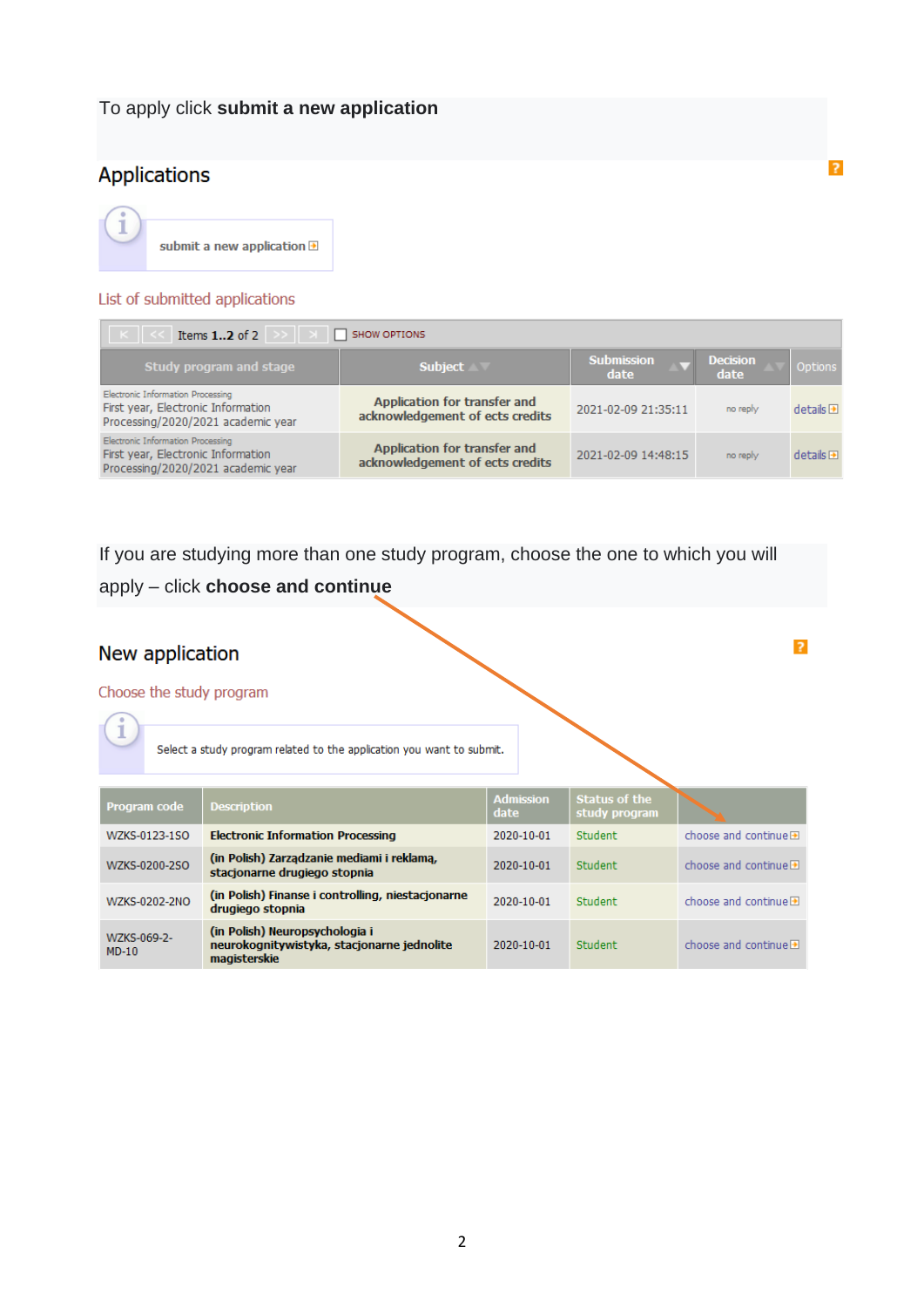A list of the available application types will appear. Just before submitting the application, read carefully the description in **the Information section**, which contains the requirements necessary for the case to be considered by the secretary, director or dean.

 $\overline{?}$ 

To apply click **complete the application**

New application

Study program: Electronic Information Processing [WZKS-0123-1SO]

#### Choose the application type

| <b>Application type</b>                                                                                                                                                                                                                                                                                                                                                                                                                                                                                                                                                                                                                                                                                                 | <b>Components included</b> |
|-------------------------------------------------------------------------------------------------------------------------------------------------------------------------------------------------------------------------------------------------------------------------------------------------------------------------------------------------------------------------------------------------------------------------------------------------------------------------------------------------------------------------------------------------------------------------------------------------------------------------------------------------------------------------------------------------------------------------|----------------------------|
| 1. Application for transfer and acknowledgement of ects credits                                                                                                                                                                                                                                                                                                                                                                                                                                                                                                                                                                                                                                                         | justification              |
| Pursuant to § 11 of the Requlations for Study, Upon a student's motion dean may agree to transfer and acknowledge ECTS credits<br>within the period of five years from the date of passing a course. In such case also grades are transferred, both positive and<br>negative. The provisions of § 5 shall apply.A condition for transferring ECTS credits against credits assigned to classes and<br>practice determined in a study programme shall be verification of correspondence of the obtained learning outcomes.<br>Detailed conditions and procedures for transfer and acknowledgement of ECTS credits may be defined by the Faculty Council in<br>consultation with the self-governing students organisation. |                            |
| <b>Important:</b> The request must be accompanied by the following documents:                                                                                                                                                                                                                                                                                                                                                                                                                                                                                                                                                                                                                                           |                            |
| . Documentation of progress in following the programme under which a given course was passed;<br>· Course syllabus.                                                                                                                                                                                                                                                                                                                                                                                                                                                                                                                                                                                                     |                            |
| The request shall not be accepted without the attachments specified above.<br>Fill the form D                                                                                                                                                                                                                                                                                                                                                                                                                                                                                                                                                                                                                           |                            |
| 2. Request for advance registration (registration for the next year of studies in the same<br>academic year)                                                                                                                                                                                                                                                                                                                                                                                                                                                                                                                                                                                                            | justification              |
| Pursuant to § 9 (4) of the Regulations for Study Upon student's request dean may agree to advance registration. In such case<br>student is obliged to pass this year till the end of academic year in which student was granted an advance registration.                                                                                                                                                                                                                                                                                                                                                                                                                                                                |                            |
| Fill the form +                                                                                                                                                                                                                                                                                                                                                                                                                                                                                                                                                                                                                                                                                                         |                            |
| 3. Motion for recognising failure in sitting an exam as justified                                                                                                                                                                                                                                                                                                                                                                                                                                                                                                                                                                                                                                                       | justification              |
| Pursuant to § 12 (11) of the Regulations for Study, Upon student's reasoned motion, filed within 7 days from the scheduled exam<br>date, dean may recognise failure in sitting an exam as justified and determine - in consultation with person conducting classes -<br>additional exam date, not later than till the end of a given academic year; the above applies as well to repeat exam. Restitution of<br>additional exam date is not allowed.                                                                                                                                                                                                                                                                    |                            |
| Important: The motion must be submitted within seven (7) days from the scheduled examination date.                                                                                                                                                                                                                                                                                                                                                                                                                                                                                                                                                                                                                      |                            |
| The motion must be accompanied by a document evidencing the student's inability to sit the exam.                                                                                                                                                                                                                                                                                                                                                                                                                                                                                                                                                                                                                        |                            |
| Without the document referred to above, the motion shall not be accepted.                                                                                                                                                                                                                                                                                                                                                                                                                                                                                                                                                                                                                                               |                            |

Fill the form  $\boxplus$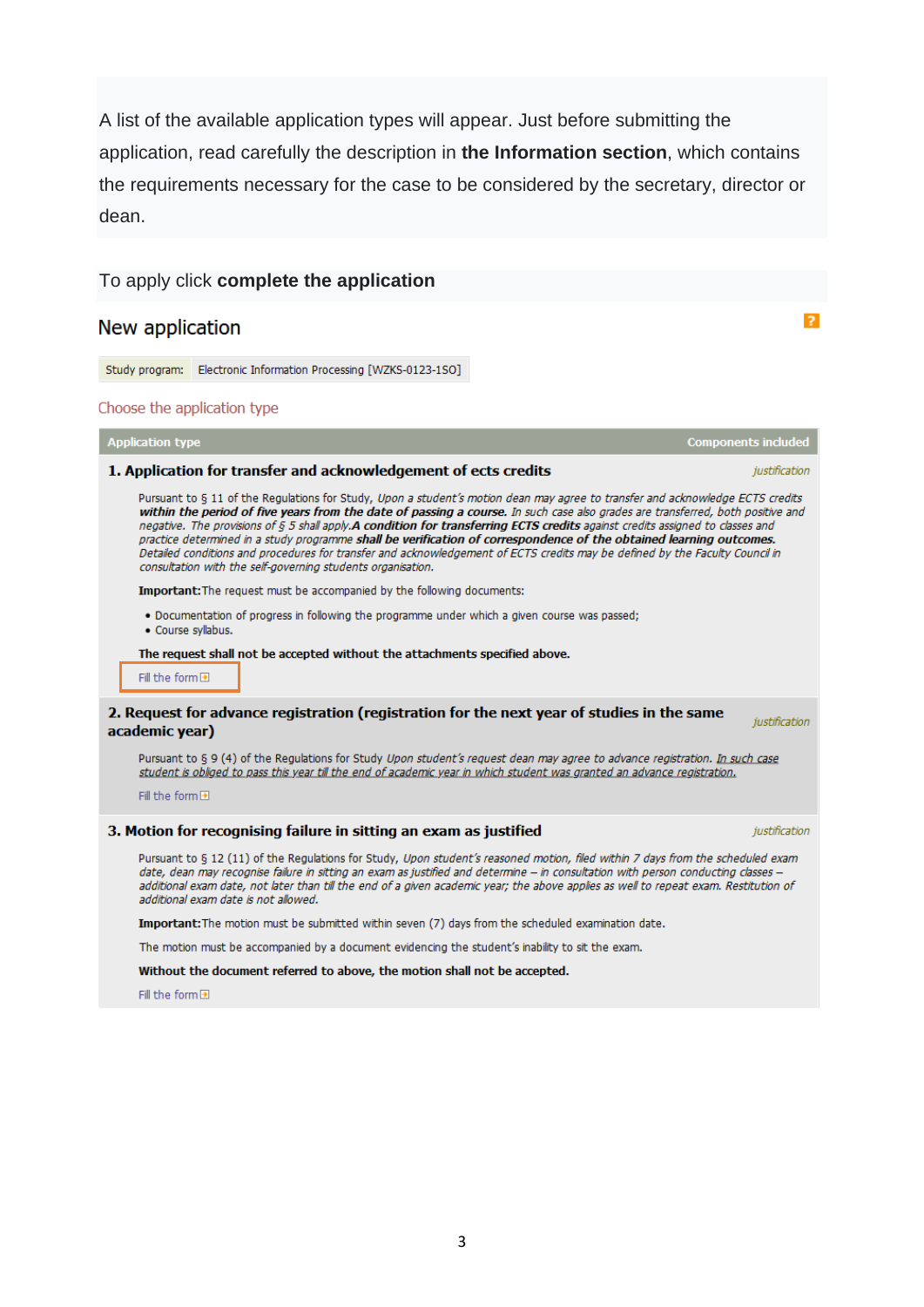### Enter **the content of the application** in the text field

Start entering the content of the application by clicking **Insert Application Template** and then completing the missing elements in the template and removing unnecessary

 $\overline{z}$ 

### New application

Study program: Electronic Information Processing [WZKS-0123-1SO] Edit your application Fill out the form and press the next button on the bottom of the page. Application type: Application for transfer and acknowledgement of ects credits Additional information: Pursuant to § 11 of the Regulations for Study, Upon a student's motion dean may agree to transfer and acknowledge ECTS credits within the period of five years from the date of passing a course. In such case also grades are transferred, both positive and negative. The provisions of 6.5 shall apply.A condition for transferring ECTS credits against credits assigned to classes and practice determined in a study programme shall be verification of correspondence of the obtained learning outcomes. Detailed conditions and procedures for transfer and acknowledgement of ECTS credits may be defined by the Faculty Council in consultation with the self-governing students organisation. Important: The request must be accompanied by the following documents: . Documentation of progress in following the programme under which a given course was passed; · Course syllabus. The request shall not be accepted without the attachments specified above. Student's office to which application is Chair of Computer Linguistics [UJ.WZ.KLK] directed: Content of application: Limit 3000, entered 0 characters textbox**RT APPLICATION TEMPLATE** Attachments: You may only attach PDF documents. Maximum attachment size: 10.00 MiB Maximum number of attachments: 10 Minimum number of attachments: 2 ATTACH A FILE **NEXT** Content of application is required. Attach the required number of files. (0/2)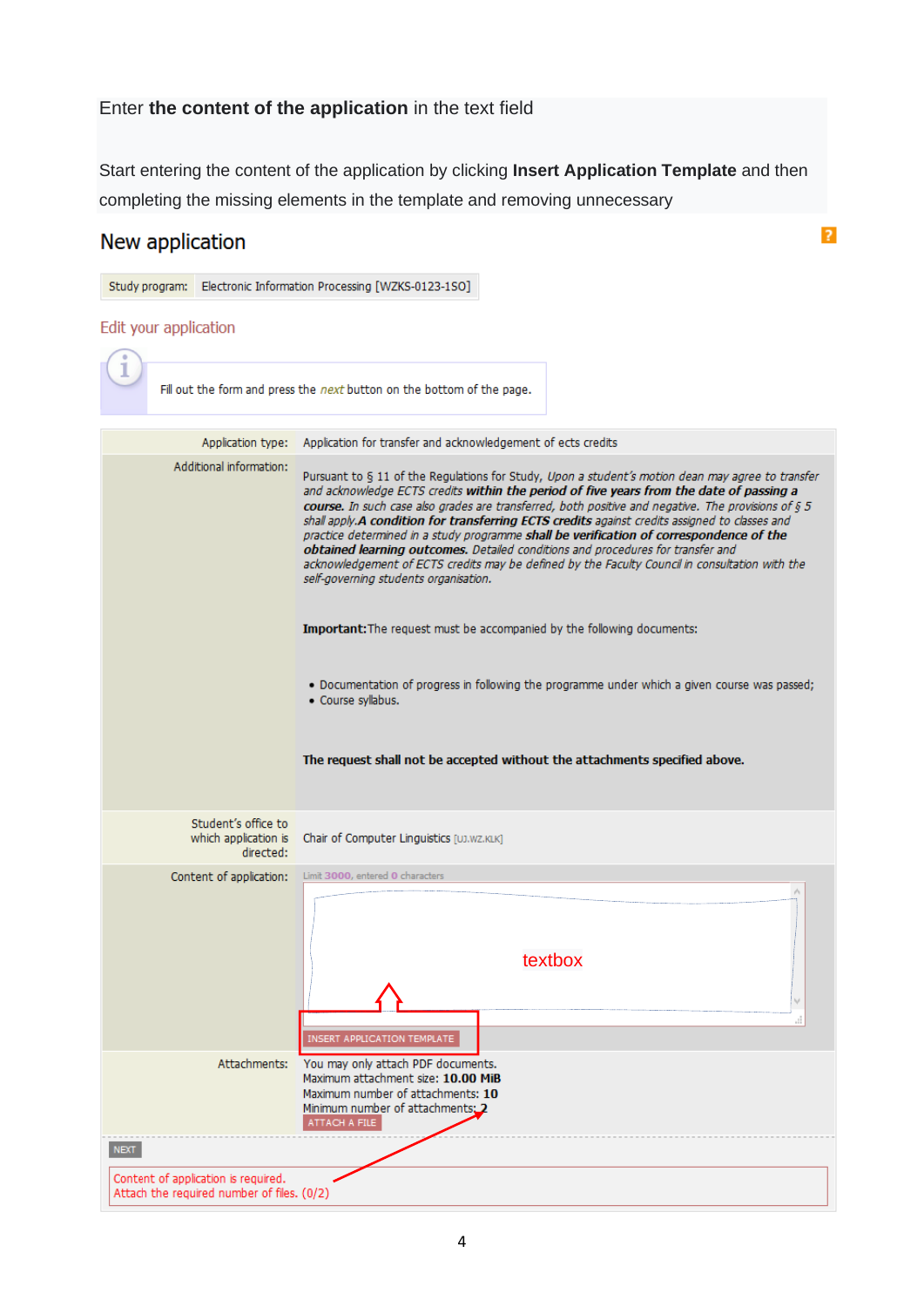After clicking **insert application template,** the system makes sure whether you want to replace the content of the text field with the content of the template

|                         | . Documentation of progress in following the programme under which a given course was passed;<br>· Course syllabus. |  |
|-------------------------|---------------------------------------------------------------------------------------------------------------------|--|
|                         | Do you want to erase the content and insert a template of the application?<br>ttachments specified above.           |  |
| urected:                | Anuluj<br>OK                                                                                                        |  |
| Content of application: | Limit 3000, entered 0 characters                                                                                    |  |
|                         | INSERT APPLICATION TEMPLATE                                                                                         |  |

Expressing consent fills the text field with the content of the template and the number of required attachments is indicated in red at the bottom of the form without the system will not go **Further**

| Student's office to<br>which application is<br>directed: | Chair of Computer Linguistics [UJ.WZ.KLK]                                                                                                                                                                                                                                                                                                                                                                                                                                                                                                                                                                                                                                                                                                                                                                                              |  |
|----------------------------------------------------------|----------------------------------------------------------------------------------------------------------------------------------------------------------------------------------------------------------------------------------------------------------------------------------------------------------------------------------------------------------------------------------------------------------------------------------------------------------------------------------------------------------------------------------------------------------------------------------------------------------------------------------------------------------------------------------------------------------------------------------------------------------------------------------------------------------------------------------------|--|
| Content of application:                                  | Limit 3000, entered 0 characters<br>Pursuant to § 11.2 of the Regulations for First-Cycle, Second-Cycle and Long-Cycle Programmes of Study at the<br>Jagiellonian University (adopted by the Senate of the Jagiellonian University by Resolution No. 25/IV/2019, as<br>amended), I hereby apply for the transfer and acknowledgement of the ECTS credits earned following the passing<br>of the course  in the academic year 20/<br>I have passed the course referred to above:<br>- while participating in a student exchange programme to which the University is a party<br>- in another field of study or specialisation<br>- in another university<br>- in the same field of study or specialisation before resuming studies<br>- in the same field of study or specialisation before re-admission<br>INSERT APPLICATION TEMPLATE |  |
| Attachments:                                             | You may only attach PDF documents.<br>Maximum attachment size: 10.00 MiB<br>Maximum number of attachments: 10<br>Minimum number of attachments: 2<br>ATTACH A FILE                                                                                                                                                                                                                                                                                                                                                                                                                                                                                                                                                                                                                                                                     |  |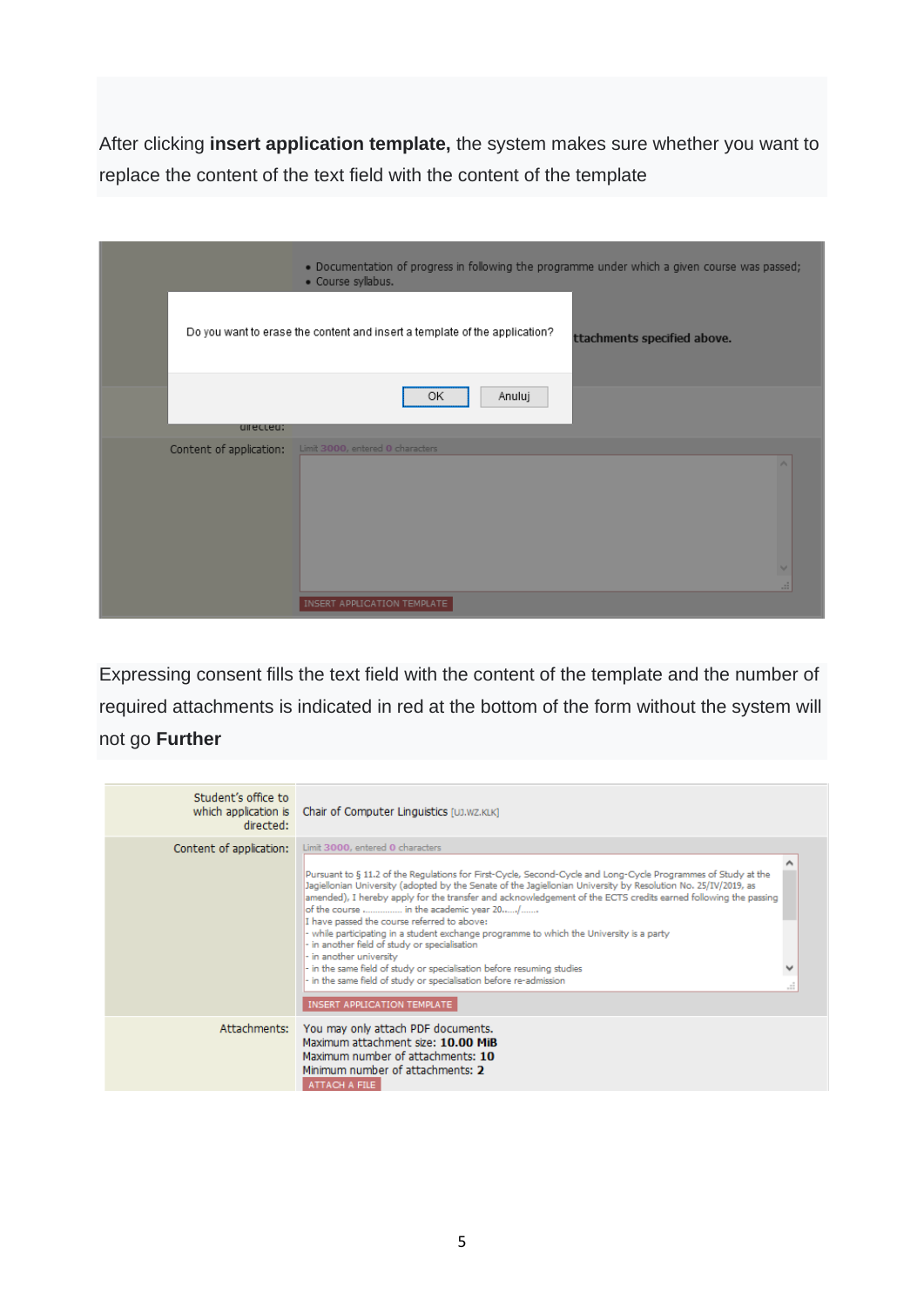Attached files must be in pdf format and exactly described in the field next to the file name. The number of attached files may not be less than that required by the application

|             | Attachments: You may only attach PDF documents.<br>Maximum attachment size: 10.00 MiB<br>Maximum number of attachments: 10<br>Minimum number of attachments: 2<br>ATTACH A FILE |               |  |
|-------------|---------------------------------------------------------------------------------------------------------------------------------------------------------------------------------|---------------|--|
|             | 1. attachments-1.pdf 0.07 MiB Course syllabus                                                                                                                                   | <b>DELETE</b> |  |
|             | 2. attachments-2.pdf 0.07 MiB Opinion of the course coordinator                                                                                                                 | <b>DELETE</b> |  |
| <b>NEXT</b> |                                                                                                                                                                                 |               |  |

The edition is completed after clicking **NEXT** and displaying the summary of the submitted application

After checking the correctness of content of the application and the number of attachments, you can click **CONFIRM** or **RETURN TO EDITING**

 $\boxdot$  I want to receive email confirmation of the application  $\blacksquare$ 

#### Remember!

By confirming the application you declare that you are aware of the liability arising out of provision of data that does not correspond to the actual situation.

SUBMIT GO BACK TO EDITING

#### Selecting **CONFIRM** displays a message

Clicking **Cancel** withdraws from submitting the application, clicking **OK** results in submitting the application and sending an e-mail notification to the student's account and displaying the following information:

| Do you want to submit the application? It cannot be changed or deleted. Warned about disciplinary responsibility<br>based on the Art. 307 of the Act of 20 July 2018 – Law on Higher Education and Science, Dziennik Ustaw (Journal of                                                                                                                               |
|----------------------------------------------------------------------------------------------------------------------------------------------------------------------------------------------------------------------------------------------------------------------------------------------------------------------------------------------------------------------|
| Laws) from 2020 item 85 as amended, "A student shall be subject to disciplinary liability for any breach of the<br>regulations applicable in a higher education institution and for any act which offends the dignity of the student – by<br>confirming the application you declare that the information presented in the application above correspond to the actual |
| situation.                                                                                                                                                                                                                                                                                                                                                           |

 $OK$ 

Anuluj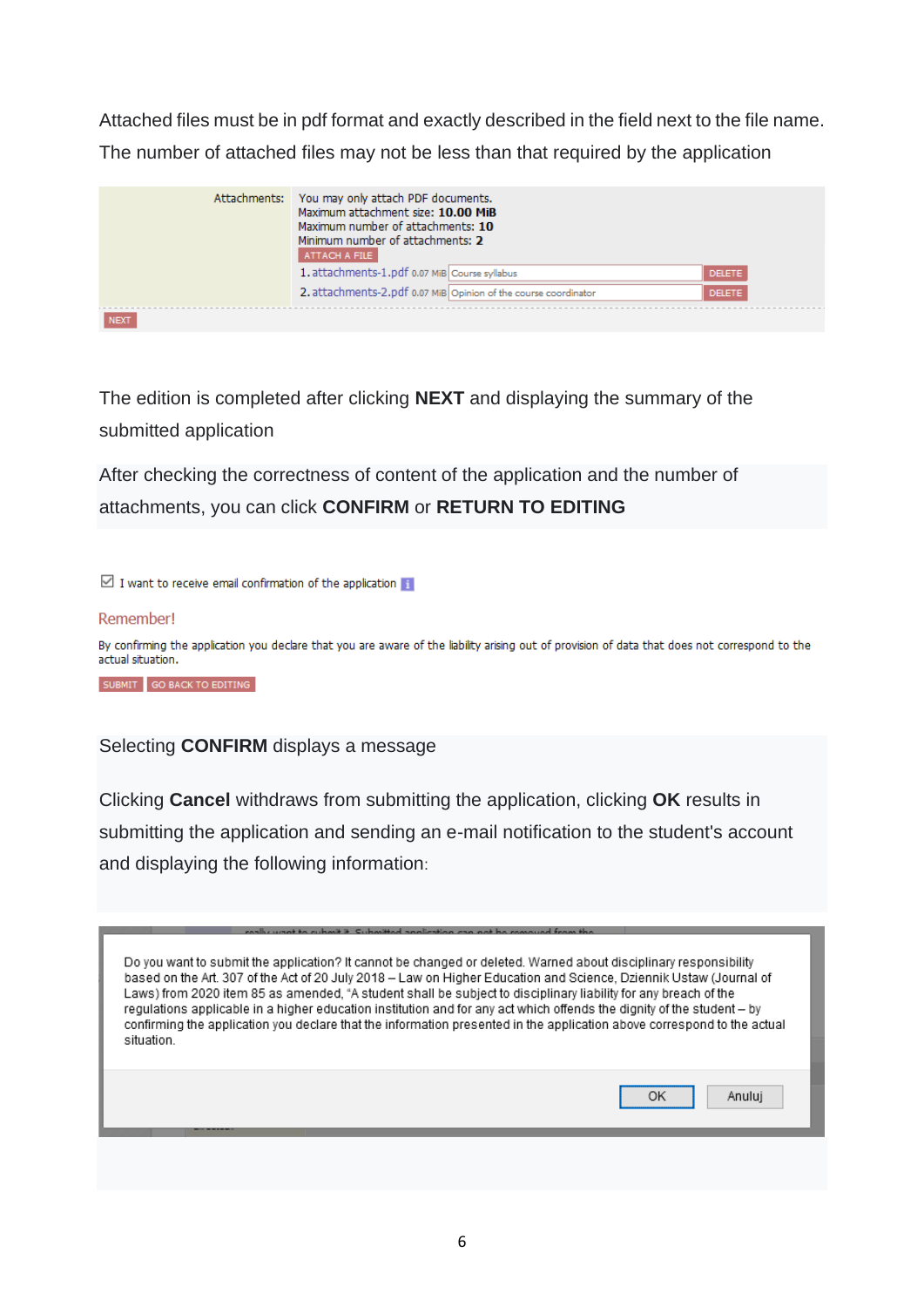The application is automatically added to the list of submitted applications with the filing date.

# Application has been submitted





### CAUTION:

*.*

The application submitted to USOSweb is visible by the secretary's office / dean's office only after the synchronization of the USOSweb with the main USOS database (every morning).

The answer given by the Director / Dean on a given day will appear in USOSweb after the next data synchronization.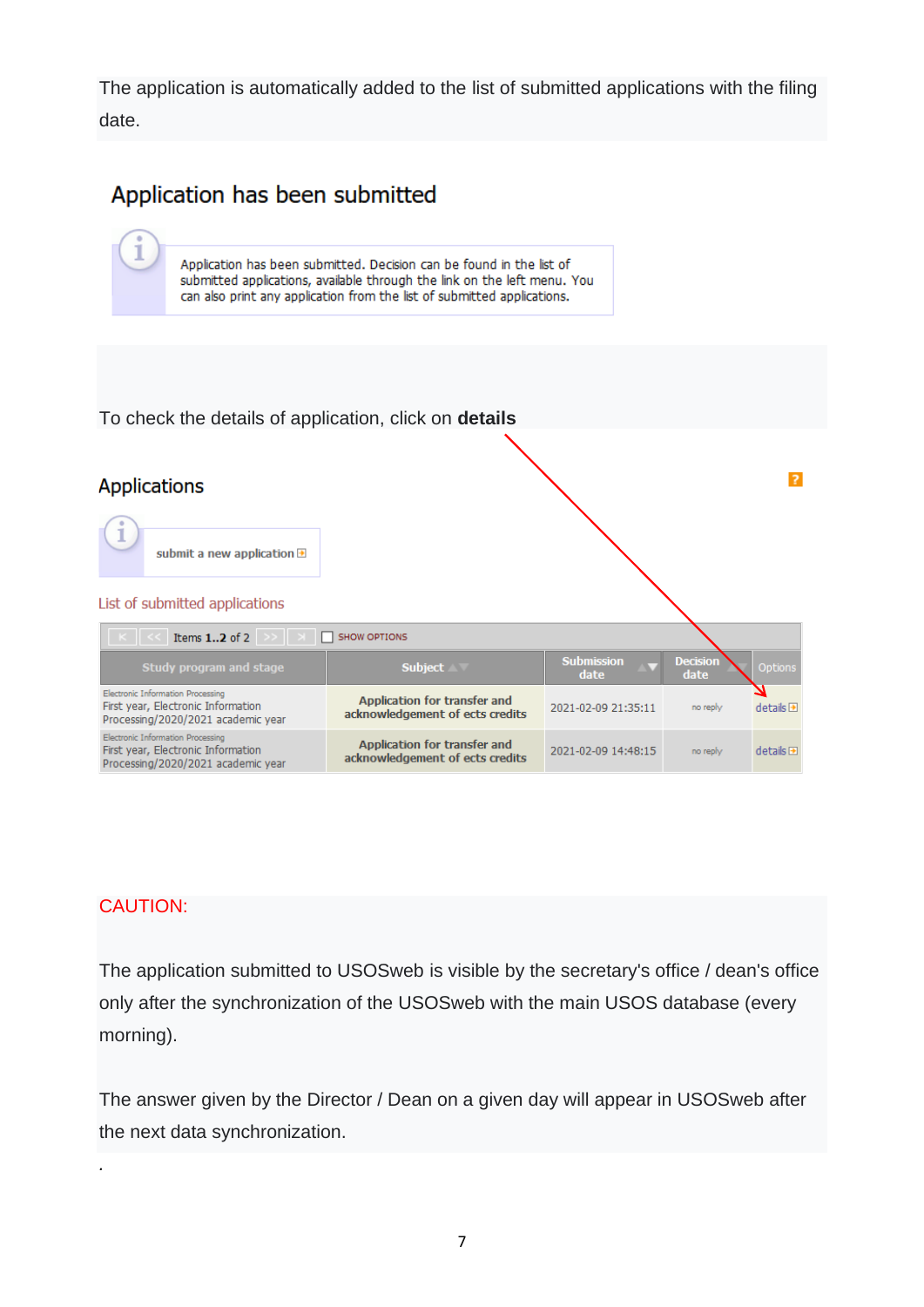# **Reply to the application**

In the Application module there is a list of all submitted applications with the possibility of printing them, with the dates of their submission, consideration and **details**. No date of consideration of the application with the entry "no answer" means:



The considered application shows the "decision date", and "the answer of the dean / director" with details.

#### $\rightarrow$  Print application

#### Answer

|                                                              | Justification of the answer:<br>zgodnie z regulaminem wyrażam zgode |
|--------------------------------------------------------------|---------------------------------------------------------------------|
| Answer                                                       | Zgadzam się 10.02.2021 12:37:26 - mgr metal rozpatrzył podanie.     |
| Student's decision acknowledgement date: 2021-02-10 14:37:05 |                                                                     |
| Decision date:                                               | 2021-02-10 12:37                                                    |

#### Student's application

| Student's name:                                          |                                                                                                                                                                                                                                                                                                                                                                                                                                                                                                                                                                                                                                                                                                                                                                                                                                                                                                                                                                                                                                                                                                        |
|----------------------------------------------------------|--------------------------------------------------------------------------------------------------------------------------------------------------------------------------------------------------------------------------------------------------------------------------------------------------------------------------------------------------------------------------------------------------------------------------------------------------------------------------------------------------------------------------------------------------------------------------------------------------------------------------------------------------------------------------------------------------------------------------------------------------------------------------------------------------------------------------------------------------------------------------------------------------------------------------------------------------------------------------------------------------------------------------------------------------------------------------------------------------------|
| Application type:                                        | Application for transfer and acknowledgement of ects credits                                                                                                                                                                                                                                                                                                                                                                                                                                                                                                                                                                                                                                                                                                                                                                                                                                                                                                                                                                                                                                           |
| Submission date:                                         | 2021-02-09 14:48                                                                                                                                                                                                                                                                                                                                                                                                                                                                                                                                                                                                                                                                                                                                                                                                                                                                                                                                                                                                                                                                                       |
| Application subject:                                     | Application for transfer and acknowledgement of ects credits                                                                                                                                                                                                                                                                                                                                                                                                                                                                                                                                                                                                                                                                                                                                                                                                                                                                                                                                                                                                                                           |
| Program stage:                                           | First year, Electronic Information Processing/2020/2021 academic year                                                                                                                                                                                                                                                                                                                                                                                                                                                                                                                                                                                                                                                                                                                                                                                                                                                                                                                                                                                                                                  |
| Student's office to<br>which application is<br>directed: | Chair of Computer Linguistics [UJ.WZ.KLK]                                                                                                                                                                                                                                                                                                                                                                                                                                                                                                                                                                                                                                                                                                                                                                                                                                                                                                                                                                                                                                                              |
|                                                          | <b>Request/Justification:</b><br>Pursuant to § 11.2 of the Regulations for First-Cycle, Second-Cycle and Long-Cycle Programmes of Study at the<br>Jagiellonian University (adopted by the Senate of the Jagiellonian University by Resolution No. 25/IV/2019, as<br>amended), I hereby apply for the transfer and acknowledgement of the ECTS credits earned following the passing<br>of the course  in the academic year 20/<br>I have passed the course referred to above:<br>- while participating in a student exchange programme to which the University is a party<br>- in another field of study or specialisation<br>- in another university<br>- in the same field of study or specialisation before resuming studies<br>- in the same field of study or specialisation before re-admission<br>Please find attached to my request:<br>- Documentation of progress in following the programme under which a given course was passed; documentation<br>of the course of a degree programme<br>- Course syllabus;<br>- Opinion of the course coordinator (optional).<br>* Delete as appropriate. |
| Attachments:                                             | 1.85037 DYR-ECTS-PON5 1 0.41 MiB attachment first<br>2.85037 DYR-ECTS-PON5 2 1.77 MiB attachment second                                                                                                                                                                                                                                                                                                                                                                                                                                                                                                                                                                                                                                                                                                                                                                                                                                                                                                                                                                                                |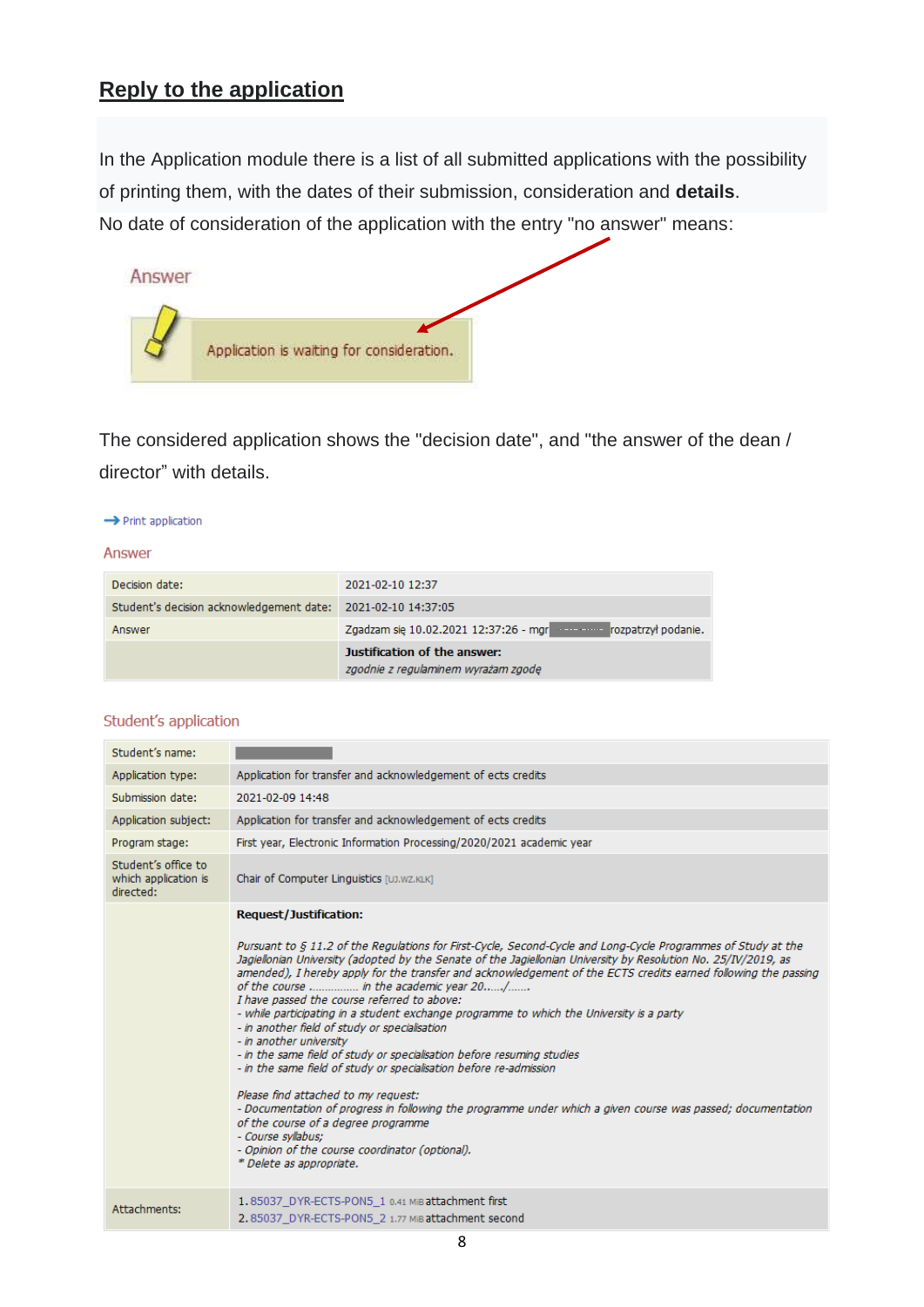If the application has deficiencies, which were described in **detail** in the initial information, it will be sent to the student with a note to supplement the non-compliance and **fill in a new application**

### **Applications**

 $\overline{?}$ 



#### List of submitted applications

| Items 15 of 5                                                                                                              | SHOW OPTIONS                                                                                  |                           |                                                                                                                                                                                                               |                          |
|----------------------------------------------------------------------------------------------------------------------------|-----------------------------------------------------------------------------------------------|---------------------------|---------------------------------------------------------------------------------------------------------------------------------------------------------------------------------------------------------------|--------------------------|
| Study program and stage                                                                                                    | <b>Subject</b>                                                                                | <b>Submission</b><br>date | Decision date<br>$\mathcal{L}$                                                                                                                                                                                | Options                  |
| (in Polish) Zarządzanie mediami i<br>reklamą, stacjonarne drugiego stopnia<br>/2020/2021 academic year                     | <b>Request for electronic</b><br>student card duplicate                                       | 2021-02-10 14:12:53       | no reply                                                                                                                                                                                                      | $details$ $\blacksquare$ |
| Electronic Information Processing<br>First year, Electronic<br><b>Information</b><br>Processing/2020/2021<br>academic year | <b>Application for transfer</b><br>and acknowledgement of 2021-02-10 12:24:08<br>ects credits |                           | no reply                                                                                                                                                                                                      | $details$ $\blacksquare$ |
| Electronic Information Processing<br>First year, Electronic<br><b>Information</b><br>Processing/2020/2021<br>academic year | <b>Application for transfer</b><br>and acknowledgement of 2021-02-10 09:45:56<br>ects credits |                           | no reply                                                                                                                                                                                                      | $details$ $\blacksquare$ |
| Electronic Information Processing<br>First year, Electronic<br><b>Information</b><br>Processing/2020/2021<br>academic year | <b>Application for transfer</b><br>and acknowledgement of<br>ects credits                     | 2021-02-09 21:35:1        | 2021-02-10 11:30:37<br>Answer:<br>Podanie zawiera braki - złóż ponownie<br>kompletny wniosek 10.02.2021 11:30:37<br>wysłał informacje o<br>- marl<br>brakach w podaniu i konieczności<br>uzupełnienia braków. | $details$ $\rightarrow$  |
| Electronic Information Processing<br>First year, Electronic<br><b>Information</b><br>Processing/2020/2021<br>academic year | <b>Application for transfer</b><br>and acknowledgement of 2021-02-09 14:48:15<br>ects credits |                           | 2021-02-10 12:37:26<br>Answer:<br>Zgadzam się 10.02.2021 12:37:26 - mgr<br><b>Manus</b> rozpatrzył podanie.                                                                                                   | $details$ $\blacksquare$ |

The returned application will contain the **date of consideration** with **details** of the problem and the case number, which should be added to the header of the new application in the form:

**In response to procedural errors of application in No. .....**